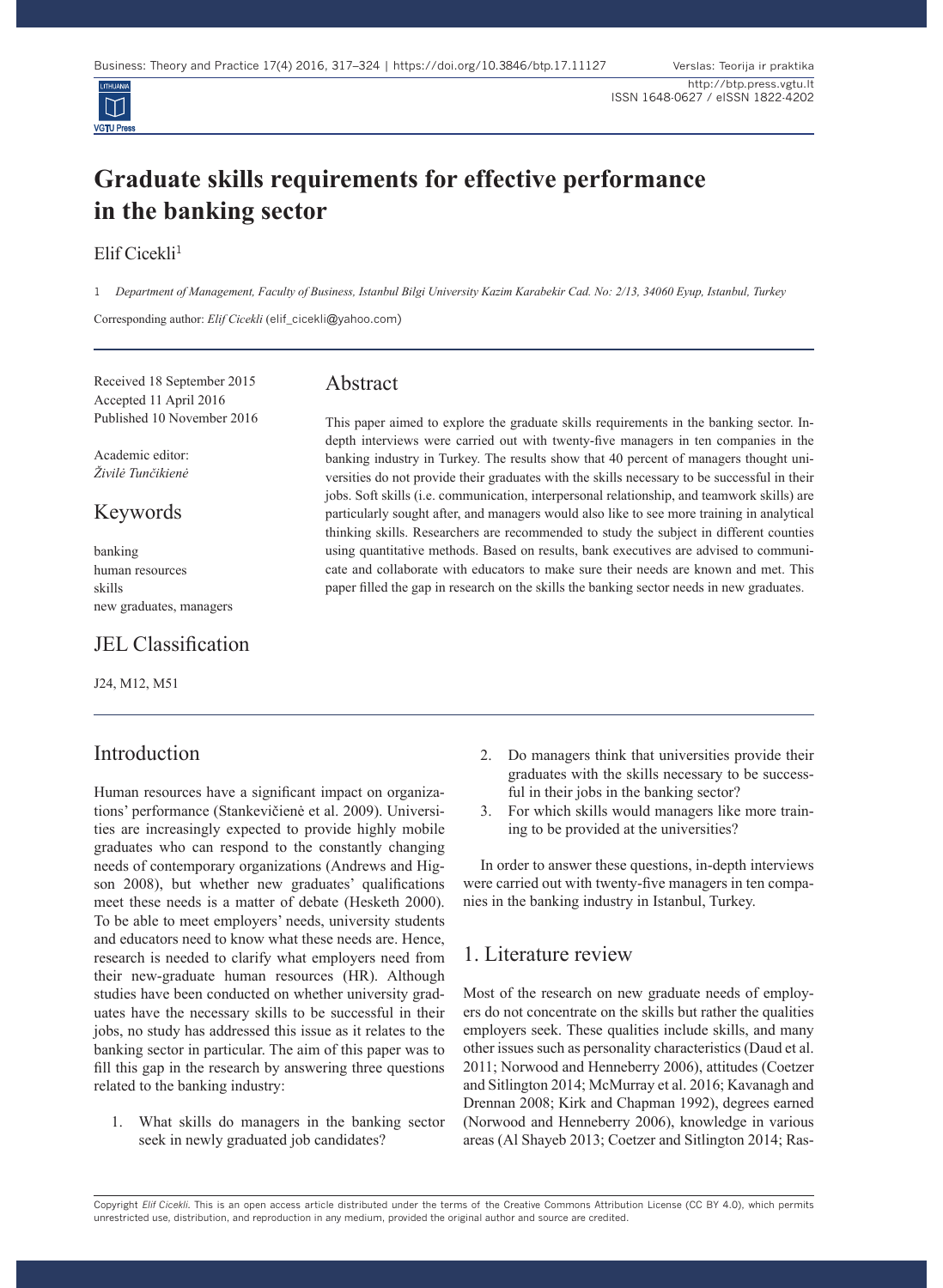suli et al. 2012; Thomas and Nicita 2003), extracurricular activities, grades (McMurray et al. 2016; Rivera 2011), previous work experience (Andrews and Higson 2008; Cook and Finch 1994; Kirk and Chapman 1992; Morley and Aynsley 2007), and the prestige of the candidate's alma mater (Morley and Aynsley 2007; Rivera 2011).

Most of the studies that have focused exclusively on the skills sought from new graduate job candidates have focused on what skills are needed from graduates of specific education programs, such as business (Rassuli et al. 2012; Tanyel et al. 1999), economics (Hellier et al. 2004), accounting (Jackling and De Lange 2009; Ngoo et al. 2015), engineering (Husain et al. 2010), operations research (Sodhi and Son 2008), and veterinary (Bachynsky et al. 2013) programs and only a few on the needs of various types of employers. Only a few have focused on skills required in particular industries or professions, such as manufacturing (Sullivan 2012), knowledge-intensive industries (Collet et al. 2015), and accounting (Klibi and Oussii 2013).

The few studies that target the banking industry do not focus on the skills needed in the banking sector per se. Rassuli et al. (2012) studied the skills and knowledge expected from business graduates in general, as their US sample consisted of managers from banking and six other industries. Adebakin et al. (2015) studied required skills for graduates in Nigeria, but their sample consisted of managers from banking and three other industries. Cicekli (2015) studied what banks require of new graduates in Turkey but focused only on the types of knowledge that managers would like new graduates to have, not the skills.

The extant studies on the skills needed from new graduates have shown that employers seek generic skills that can be applied in a variety of jobs or industries, rather than skills that are job-specific. Only a few studies have reported on the job-specific skills employers require, including accounting analysis skills (Jackling and De Lange 2009), skills in basic science (Kirk and Chapman 1992), and research skills in operations management, modelling, statistics, and programming (Sodhi and Son 2008). The skills employers seek from new graduates usually include generic skills like communication (Andrews and Higson 2008; Hesketh 2000; Jackling and De Lange 2009; Kavanagh and Drennan 2008; Kirk and Chapman 1992; Morley and Aynsley 2007; Norwood and Henneberry 2006; Sodhi and Son 2008; Thomas and Nicita 2003), team-working (Andrews and Higson 2008; Hesketh 2000; Jackling and De Lange 2009; Morley and Aynsley 2007; Thomas and Nicita 2003), and interpersonal skills (Hellier et al. 2004; Husain et al. 2010; Morley and Aynsley 2007; Tanyel et al. 1999), all of which are soft, "people" skills. Other general skills that many employers seek include analytical thinking (Andrews and Higson 2008), problem-solving (Andrews and Higson 2008; Hesketh 2000), learning, self-management, numeracy (Hesketh 2000), writing (Hellier et al. 2004; Thomas and Nicita 2003), data analysis (Hellier et al. 2004), information technology (Andrews and Higson 2008; Hesketh 2000), decision-making (Kavanagh and Drennan 2008), and time-management (Tanyel et al. 1999) skills.

The latest research results show that employers value some skills more than others. Collet et al. (2015) studied the skills required from graduates in the research industry using a sample of 207 managers in Australia and found a gap between the skills organizations require and those that the graduates have. They also found that what mattered most to managers was whether the graduates fit into the organizations' structures, strategies, and culture, and that fit was dependent on cognitive and personal skills. Ngoo et al. (2015) studied the issue with fifty employers in Malaysia and found that, among the list of the non-technical skills provided, the most important skills employers sought in accounting graduates were communication, critical thinking, and problem-solving skills. Adebakin et al. (2015) studied skill requirements with a sample of 300 employers in Nigeria and found that the most important skills were information and communication technology, teamwork, decision-making, and analytic and problem-solving skills. The graduate skills that employers rated as poor were team work, risk management, leadership, and decision-making skills. McMurray et al. (2016) studied the graduate skill requirements with a sample of seventy-two employers in Scotland and found that the most important skills employers sought in business graduates were communication, adaptability, teamwork and interpersonal skills. The employers reported that the areas that needed most to be addressed in terms of graduates' skills were communications, teamwork, numeracy, and language skills.

Thus, employers seek generic skills from graduates and the most recent research results have shown that the most important generic skills for employers are communication skills (McMurray et al. 2016; Ngoo et al. 2015); team-work skills (Adebakin et al. 2015; McMurray et al. 2016); cognitive, interpersonal and intrapersonal skills (Collet et al. 2015); critical thinking and problem solving skills (Ngoo et al. 2015); information and communication technology, decision-making, analytic, and problem-solving skills (Adebakin et al. 2015); and interpersonal and adaptability skills (McMurray et al. 2016). Employers reported that graduates are not sufficiently skilful in many areas (Adebakin et al. 2015; Collet et al. 2015; McMurray et al. 2016).

In summary, although there have been many studies (Adebakin et al. 2015; Al Shayeb 2013; Andrews and Higson 2008; Bachynsky et al. 2013; Coetzer and Sitlington 2014; Cook and Finch 1994; Collet et al. 2015; Daud et al. 2011; McMurray et al. 2016; Hellier et al. 2004; Husain et al. 2010; Jackling and De Lange 2009; Kavanagh and Drennan 2008; Kirk and Chapman 1992; Klibi and Oussii 2013; Morley and Aynsley 2007; Norwood and Henneberry 2006; Ngoo et al. 2015; Rassuli et al. 2012; Rivera 2011; Sodhi and Son 2008; Sullivan 2012; Tanyel et al. 1999; Thomas and Nicita 2003) on what employers need from new graduates, few focus on skills so much as qualities. A few studies (Adebakin et al. 2015; Bachynsky et al. 2013; Collet et al. 2015; Hellier et al. 2004; Husain et al. 2010; Jackling and De Lange 2009; Klibi and Oussii 2013; Ngoo et al. 2015;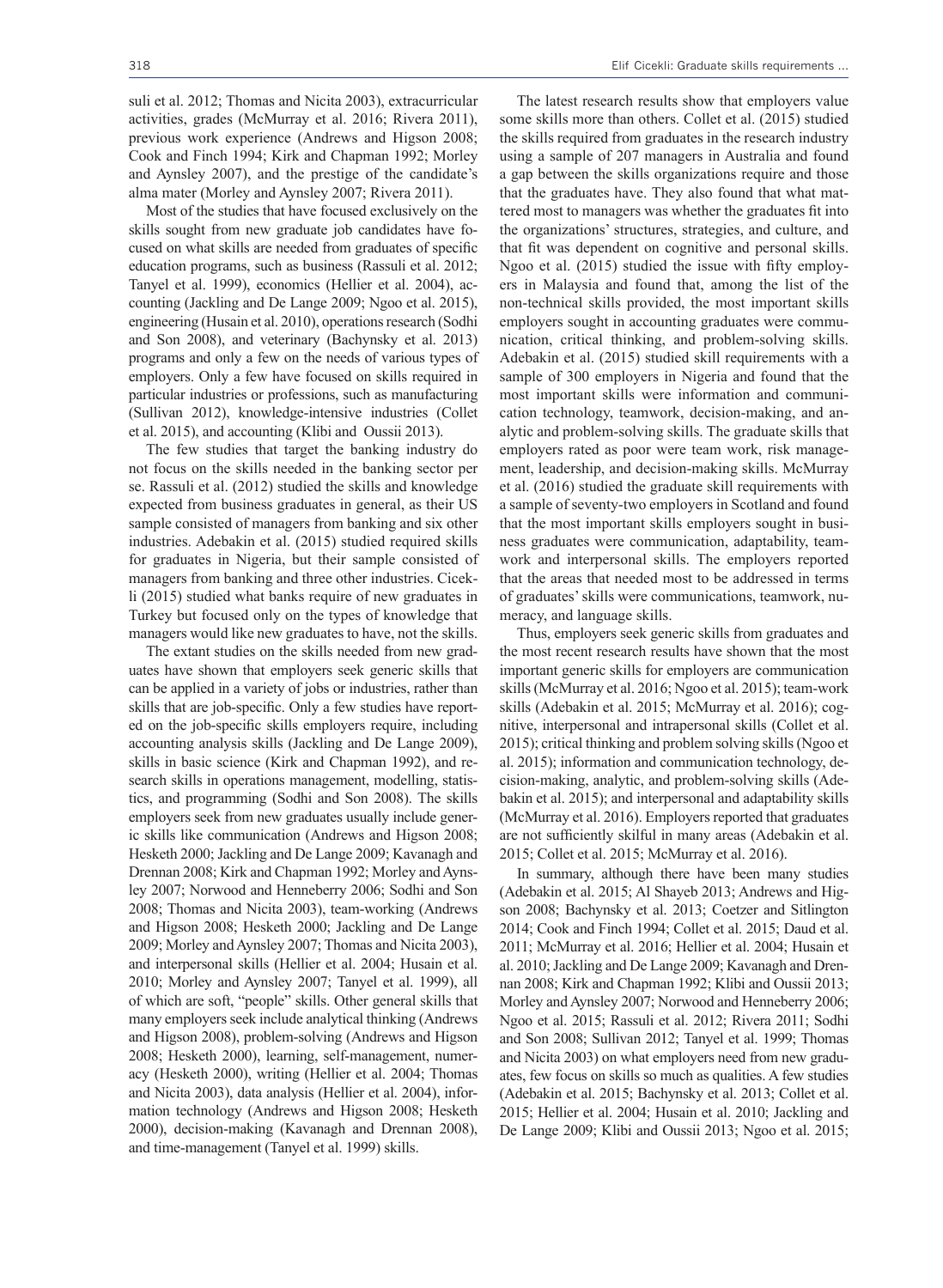Rassuli et al. 2012; Sodhi and Son 2008; Sullivan 2012; Tanyel et al. 1999) concentrate on the specific skills employers need, but most of these explore the skills needed from graduates of specific degree programs, so they have an education-program focus. A few also examine the skills needed for a specific profession or industry (Collet et al. 2015; Klibi and Oussii 2013; Sullivan 2012), but those that deal with the banking industry (Adebakin et al. 2015; Cicekli 2015; Rassuli et al. 2012) either do not explore required skills but focus on knowledge needs or simply include the banking industry among several other industries. Hence, there is a gap in research on the skills that employers in the banking industry specifically need new graduates to have. It is important to explore the issue using qualitative research in order to identify in detail the job-specific and generic skills required of new graduates seeking employment in the banking industry to be able to meet the graduate skill needs.

### 2. Methodology

#### **2.1. Sample**

In-depth interviews were carried out with twenty-five managers in ten companies in the banking industry in Istanbul, Turkey. In six of the banks, foreign partners have a majority or all of the shares; in one, a foreign partner has the majority of the shares that are not publicly traded; and the remaining three are local banks with branches abroad. Eight of the banks' stocks are traded at Borsa Istanbul, and the rest are not publicly traded.

One bank had 500–999 employees, two had 1,000– 9,999 employees, three had 10,000–14,999 employees, two had 15,000–19,999 employees, and one had 20,000– 24,999 employees. One of the banks revealed only that the number of employees was above 500.

Of the twenty-five managers interviewed, twenty-three (92%) had job titles like manager, director, or executive. One of the two remaining managers was a vice president, and the other was an assistant manager. Eight managers (32%) worked in finance related departments (i.e. finance, auditing, budgeting, funding and liquidity, and credit-related departments), seven (28%) worked in marketing or sales departments, and five (20%) worked in HR. Of the remaining managers, four (16%) worked in product and process development, information management, private banking, or information technology, and one was a branch manager.

#### **2.2. Procedure**

Managers of the banks' HR departments were informed of the study's aims and asked to arrange meetings on a voluntary basis with the managers who worked in departments in which at least four new graduates had been recruited in the last five years. In-depth interviews with twenty-five managers provided data on the banks' skills requirements of new graduates. In the interviews, the managers were asked three questions:

- 1. What skills do they seek in newly graduated job candidates?
- 2. Do they think that universities provide their graduates with the skills necessary to be successful in their jobs in the banking sector?
- 3. For which skills would they like more training to be provided at the universities?

The interviews were recorded with the managers' permission, and the recordings were transcribed.

### 3. Findings

#### **3.1. Skills sought from new graduates**

Managers in the banking industry seek many skills from newly graduated job candidates, which are summarized in Table 1. The twenty-five managers mentioned twenty separate skills at an average of 3.4 skills per manager (total of 85 responses). When considered in combination, soft skills were the most sought-after skill, as fifteen of the twenty-five managers (60%) mentioned soft, "people" skills, such as communication (mentioned by 7 managers), interpersonal relationship skills, and teamwork skills (6 managers each). Some managers mentioned more than one of these skills.

The second most frequently mentioned skills were analytical thinking and foreign language skills, each of which were mentioned by almost half (48%) of the managers. Of the twelve managers who mentioned foreign language skills, seven said English was a must, and two mentioned English plus preferably French. One listed English, German, or French, while another said English, German, or Russian was a requirement. One manager stated that foreign language skills are important in general but did not specify which languages were important. However, among the twelve managers who mentioned foreign language skills, all but one specified English as mandatory.

The third most commonly mentioned skill was computer skills. Of the eight managers who sought computer skills, seven mentioned skills in using MS Office programs, one required skills in using information technology, and one did not specify. Persuasion, (20%), creativity (16%), and speaking and diction skills (16%) were also among the frequently mentioned skills. Other, less frequently mentioned skills can be seen Table 1.

The results also show that the required skills do not change much from one department to another. As an exception to that, among the top skills required, computer skills were not mentioned by HR managers, and communication skills were not mentioned by marketing and sales managers. However, diverse skills such as analytical thinking, foreign language, interpersonal relationship, teamwork, persuasion, and speaking and dictation skills were mentioned by all department managers as required skills.

The rankings of the frequencies by which the skills were mentioned change from one department to another. Although analytical thinking skills were the most or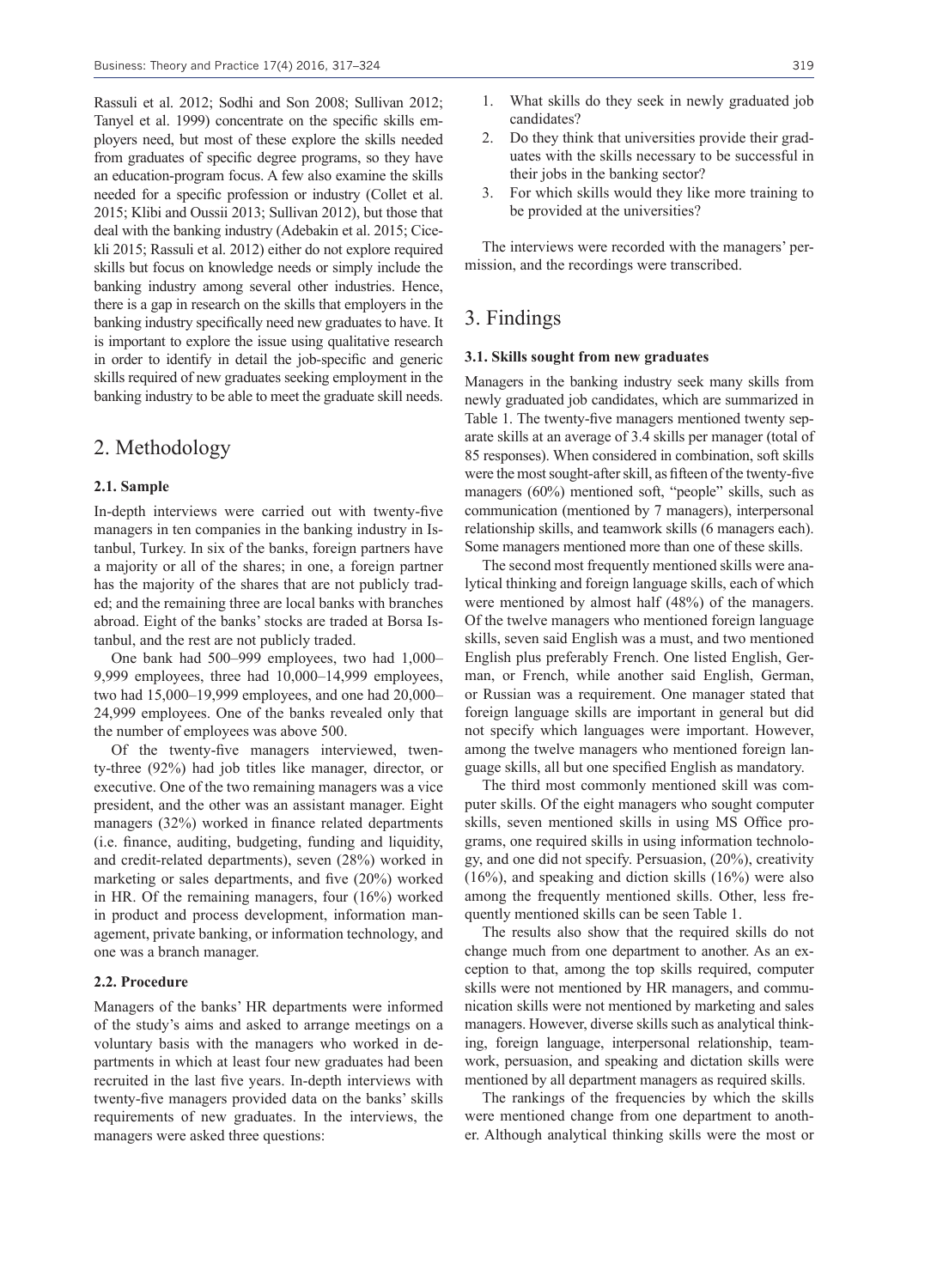| <b>Skills mentioned</b>           | <b>Finance related</b><br>departments <sup>a</sup> | <b>Marketing and</b><br>sales<br>departments | <b>HR</b><br>departments | Other<br>departments <sup>b</sup> | <b>Total number</b><br>of respondents | Percentage of<br>respondents |  |  |
|-----------------------------------|----------------------------------------------------|----------------------------------------------|--------------------------|-----------------------------------|---------------------------------------|------------------------------|--|--|
| Analytical thinking skills        | 15.4%                                              | 18.2%                                        | 9.1%                     | 13.3%                             | 12                                    | 48%                          |  |  |
|                                   | $\overline{4}$                                     | 4                                            | 2                        | $\overline{c}$                    |                                       |                              |  |  |
| Foreign language skills           | 11.5%                                              | 18.2%                                        | 13.6%                    | 13.3%                             | 12                                    | 48%                          |  |  |
|                                   | 3                                                  | 4                                            | 3                        | $\mathbf{2}^{\prime}$             |                                       |                              |  |  |
| Computer skills                   | 11.5%                                              | 18.2%                                        |                          | 6.7%                              | 8                                     | 32%                          |  |  |
|                                   | 3                                                  | $\overline{4}$                               |                          | $\mathbf{1}$                      |                                       |                              |  |  |
| Communication skills              | $7.7\%$                                            | -                                            | 13.6%                    | 13.3%                             | $\overline{7}$                        | 28%                          |  |  |
|                                   | $\overline{c}$                                     | $\qquad \qquad -$                            | 3                        | 2                                 |                                       |                              |  |  |
| Interpersonal relationship skills | 7.7%                                               | 4.6%                                         | $4.6\%$                  | 13.3%                             | 6                                     | 24%                          |  |  |
|                                   | $\mathbf{2}^{\prime}$                              | $\mathbf{1}$                                 | $\mathbf{1}$             | $\overline{c}$                    |                                       |                              |  |  |
|                                   | 3.9%                                               | 4.6%                                         | 13.6%                    | $6.7\%$                           |                                       |                              |  |  |
| Teamwork skills                   | $\mathbf{1}$                                       | $\mathbf{1}$                                 | 3                        | $\mathbf{1}$                      | 6                                     | 24%                          |  |  |
|                                   | 3.9%                                               | 4.6%                                         | 9.1%                     | 6.7%                              |                                       | 20%                          |  |  |
| Persuasion skills                 | $\mathbf{1}$                                       | $\mathbf{1}$                                 | $\overline{c}$           | $\mathbf{1}$                      | 5                                     |                              |  |  |
| Creativity skills                 | 3.9%                                               | 9.1%                                         | $\equiv$                 | $6.7\%$                           |                                       | 16%                          |  |  |
|                                   | $\mathbf{1}$                                       | $\overline{c}$                               | $\overline{\phantom{a}}$ | $\mathbf{1}$                      | 4                                     |                              |  |  |
|                                   | 3.9%                                               | 4.6%                                         | 4.6%                     | 6.7%                              | 4                                     | 16%                          |  |  |
| Speaking and diction skills       | $\mathbf{1}$                                       | $\mathbf{1}$                                 | $\mathbf{1}$             | $\mathbf{1}$                      |                                       |                              |  |  |
|                                   | $\overline{\phantom{0}}$                           | 4.6%                                         | 9.1%                     | $\overline{\phantom{0}}$          | 3                                     | 12%                          |  |  |
| Customer-orientation skills       | $\overline{\phantom{0}}$                           | $\mathbf{1}$                                 | $\overline{2}$           | $\overline{\phantom{a}}$          |                                       |                              |  |  |
|                                   | 7.7%                                               | 4.6%                                         | $\overline{\phantom{a}}$ | $\overline{\phantom{a}}$          | 3                                     | 12%                          |  |  |
| Solution-orientation skills       | $\mathbf{2}^{\prime}$                              | $\mathbf{1}$                                 | $\equiv$                 | $\overline{\phantom{a}}$          |                                       |                              |  |  |
| Result-orientation skills         | $3.9\%$                                            | $\overline{\phantom{0}}$                     | 9.1%                     | $\equiv$                          | 3                                     | 12%                          |  |  |
|                                   | $\mathbf{1}$                                       | $\overline{\phantom{0}}$                     | $\overline{c}$           | $\equiv$                          |                                       |                              |  |  |
|                                   | $7.7\%$                                            | -                                            | $\overline{\phantom{a}}$ | $\overline{\phantom{a}}$          |                                       | 8%                           |  |  |
| Numerical thinking skills         | $\overline{2}$                                     | $\overline{\phantom{0}}$                     | $\equiv$                 | $\equiv$                          | 2                                     |                              |  |  |
| Decision-making skills            | 3.9%                                               | -                                            | 4.6%                     | $\overline{\phantom{0}}$          | $\overline{c}$                        | 8%                           |  |  |
|                                   | $\mathbf{1}$                                       | -                                            | 1                        | $\overline{\phantom{0}}$          |                                       |                              |  |  |
| Presentation skills               | -                                                  | $4.6\%$                                      | 4.6%                     | $\overline{\phantom{a}}$          | $\mathbf{2}$                          | 8%                           |  |  |
|                                   | $\qquad \qquad -$                                  | $\mathbf{1}$                                 | $\mathbf{1}$             | $\overline{\phantom{m}}$          |                                       |                              |  |  |
| Learning skills                   |                                                    | 4.6%                                         | $\qquad \qquad -$        | 6.7%                              | $\overline{c}$                        | $8\%$                        |  |  |
|                                   | $\qquad \qquad -$                                  | $\mathbf{1}$                                 | $\overline{\phantom{a}}$ | $1\,$                             |                                       |                              |  |  |
| Stress-management skills          | -                                                  | -                                            | 4.6%                     | 6.7%                              | $\overline{c}$                        | $8\%$                        |  |  |
|                                   | $\overline{\phantom{0}}$                           | $\qquad \qquad -$                            | $\mathbf{1}$             | $\mathbf{1}$                      |                                       |                              |  |  |
| Research skills                   | 3.9%                                               | -                                            | $\frac{1}{2}$            | $\overline{\phantom{a}}$          | $\mathbf{1}$                          | $4\%$                        |  |  |
|                                   | $\mathbf{1}$                                       | -                                            | $\overline{\phantom{0}}$ | $\qquad \qquad -$                 |                                       |                              |  |  |
| Process-management skills         | 3.9%                                               | $\overline{\phantom{0}}$                     | $\qquad \qquad -$        | $\frac{1}{\sqrt{2}}$              | $\mathbf{1}$                          | $4\%$                        |  |  |
|                                   | $\mathbf{1}$                                       | $\qquad \qquad -$                            | $\frac{1}{\sqrt{2}}$     | $\frac{1}{\sqrt{2}}$              |                                       |                              |  |  |
|                                   | 100%                                               | 100%                                         | 100%                     | 100%                              | 100%                                  |                              |  |  |
| Total number of responses         | 26                                                 | 22                                           | 22                       | 15                                | 85                                    |                              |  |  |

**Table 1.** Skills sought from new graduates.

<sup>a</sup> Finance, auditing, budgeting, funding and liquidity, and credit-related departments.

<sup>b</sup> Product and process development, information management, private banking, information technology departments and branch management.

second most frequently mentioned skills in finance related, marketing and sales, and other departments, it is the fourth skill after foreign language, communication, and teamwork skills in HR departments. Managers of finance

related departments had unique skills requirements of numerical thinking, research, and process-management skills. However, other than these three skills, all the skills were mentioned in at least two or more departments.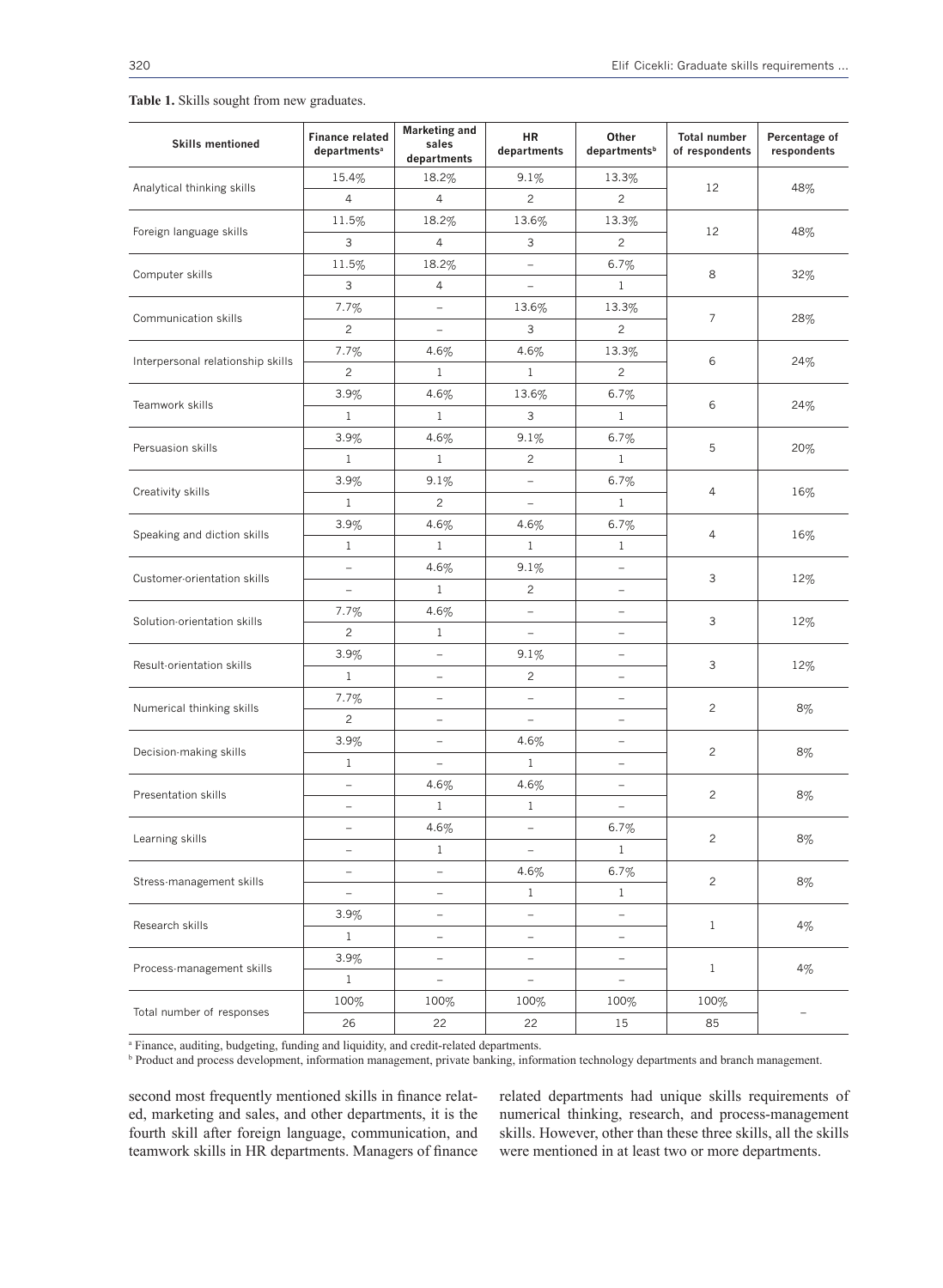#### **3.2. Do universities teach their graduates the necessary skills?**

Nine managers (36%) stated that universities do not provide their graduates with the necessary skills to be successful in their jobs in the banking industry, while one manager (4%) agreed but stated that it is improving over time. Eight managers (32%) stated that universities do provide their graduates with the necessary skills to be successful in their jobs, while one (4%) agreed but stated that there is room for improvement. Therefore, 40 percent of managers opined that universities do not provide their graduates with the necessary skills to be successful in their jobs, while 36 percent disagreed. The

remaining managers argued that whether new graduates have the necessary skills depends on the individual graduates  $(12\%)$  or the university  $(12\%)$  from which they graduated. Managers' opinions on whether universities teach their graduates the necessary skills are shown in Table 2. Finance managers had definite opinions on the issue and either agreed (50%) or disagreed (50%) that universities teach their graduates the necessary skills. Marketing and sales managers were less certain and the majority of them (57%) stated that whether new graduates have the necessary skills depends on the individual graduates  $(12%)$  or the university  $(12%)$  from which they graduated.

| <b>Opinions</b>                  | Finance re-<br>lated<br>departments <sup>a</sup> | <b>Marketing and</b><br>sales depart-<br>ments | HR depart-<br>ments | Other depart-<br>ments <sup>b</sup> | <b>Total number</b><br>of respondents | Percentage of<br>respondents |
|----------------------------------|--------------------------------------------------|------------------------------------------------|---------------------|-------------------------------------|---------------------------------------|------------------------------|
|                                  | 50%                                              | 14.3%                                          | 20%                 | 60%                                 | 9                                     | 36%                          |
| Yes, they do                     | $\overline{4}$                                   |                                                |                     | 3                                   |                                       |                              |
|                                  | 50%                                              | 28.6%                                          | 60%                 | 20%                                 | 10                                    | 40%                          |
| No, they do not                  | $\overline{4}$                                   | 2                                              | 3                   |                                     |                                       |                              |
| Depends on the individual gradu- |                                                  | 28.6%                                          | 20%                 |                                     | 3                                     | 12%                          |
| ates                             |                                                  | 2                                              |                     |                                     |                                       |                              |
| Depends on the university        |                                                  | 28.6%                                          |                     | 20%                                 | 3                                     | 12%                          |
|                                  |                                                  | $\overline{2}$                                 |                     |                                     |                                       |                              |
|                                  | 100%                                             | 100%                                           | 100%                | 100%                                | 100%                                  |                              |
| Total number of responses        | 8                                                |                                                | 5                   | 5                                   | 25                                    |                              |

**Table 2.** Managers' opinions on whether universities teach the necessary skills.

<sup>a</sup> Finance, auditing, budgeting, funding and liquidity, and credit-related departments.

<sup>b</sup> Product and process development, information management, private banking, information technology departments and branch management.

#### **3.3. The skills for which the managers would like more training to be provided**

The skills for which the managers would like more training to be provided at the universities are summarized in Table 3. Sixteen managers mentioned fifteen separate skills at an average of 1.63 skills per manager (total of 26 responses). The most-frequently stated skills were analytical thinking and research skills, each of which were mentioned by four managers. Other frequently-mentioned skills managers believed universities could do more to provide were computer (12%) and communication (12%) skills. Of the three managers who sought computer skills, two stated they would like university students to have more training in using MS Office programs, and one wanted more training to improve computer skills in general but did not specify any computer programs. Other less-frequently mentioned skills can be seen Table 3. It is considered that managers became more forthcoming and shared their opinions more as the interviews continued. Project management (8%), time management (8%), negotiation (4%), organization (4%), and business writing (4%) skills were mentioned by managers as skills for which they would like more training to be provided

although they were not specified as skills sought from new graduates. Similarly, research skills were not mentioned by marketing and sales or HR managers, and computer skills were not mentioned by HR managers as skills sought from new graduates although all of these skills are specified as skills for which they would like more training to be provided.

### **Conclusions**

Results of previous studies have shown that, in terms of new graduate skills, employers seek generic skills that can be applied in a variety of jobs or industries, rather than job-specific skills, and although studies have addressed whether university graduates have the necessary skills to be successful in their jobs, there is a gap in research on this issue in the banking sector. In order to meet the needs of the employers in the banking sector, university students and educators need to know what these needs are. The results of in-depth interviews with twenty-five managers in ten companies in the banking industry in Istanbul, Turkey, show that managers are about evenly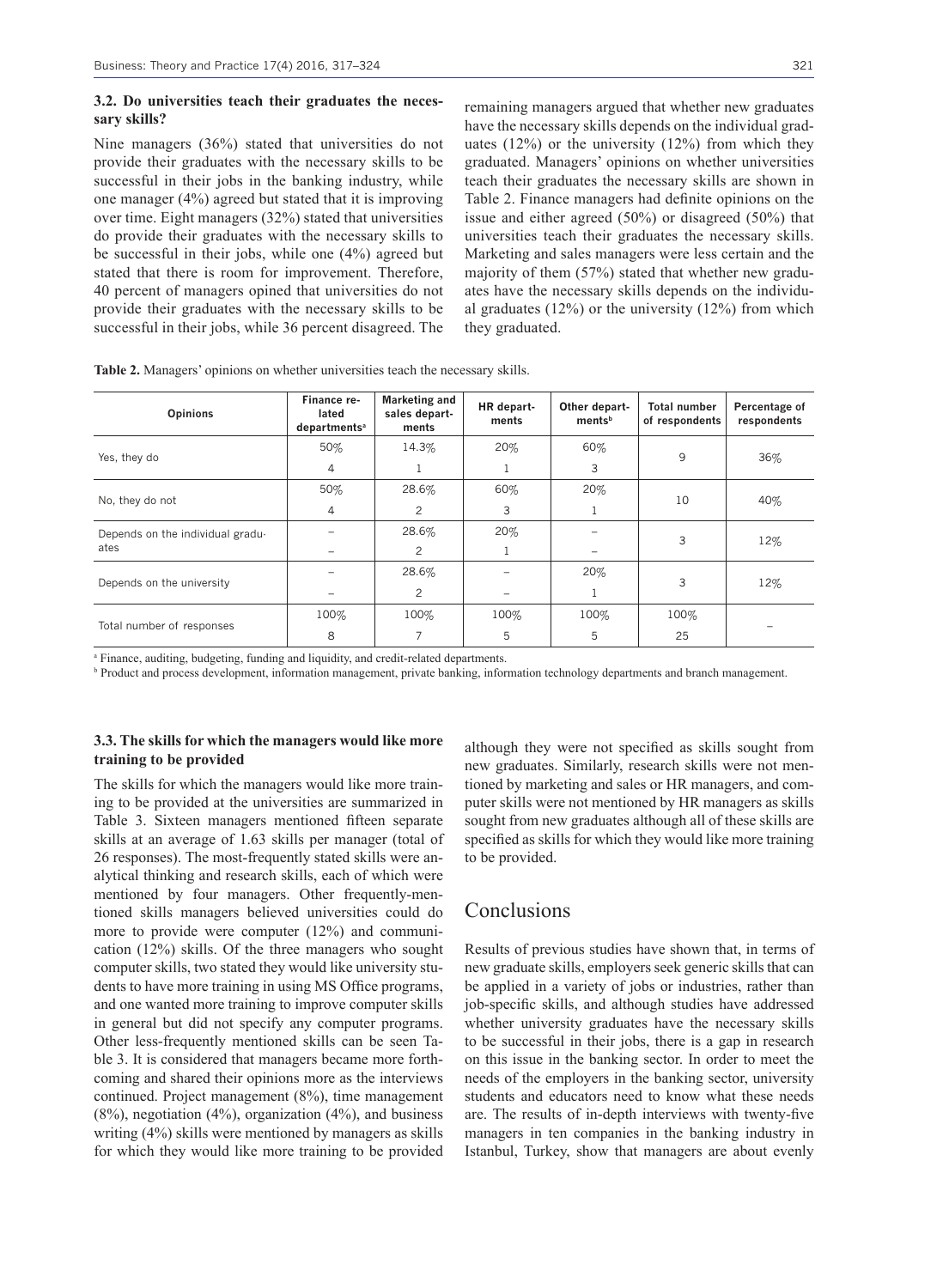| <b>Skills mentioned</b>                  | <b>Finance related</b><br>departments <sup>a</sup> | <b>Marketing and</b><br>sales<br>departments | <b>HR</b><br>departments | Other<br>departments <sup>b</sup> | Total number of<br>respondents | Percentage of<br>respondents |
|------------------------------------------|----------------------------------------------------|----------------------------------------------|--------------------------|-----------------------------------|--------------------------------|------------------------------|
| Analytical thinking skills               | 25%                                                | 22.2%                                        | $\equiv$                 | 16.7%                             | $\overline{4}$                 | 16%                          |
|                                          | $\mathbf{1}$                                       | $\overline{c}$                               | $\equiv$                 | $\mathbf{1}$                      |                                |                              |
| Research skills                          | $\overline{\phantom{0}}$                           | 22.2%                                        | 28.6%                    | $\overline{\phantom{0}}$          | $\overline{4}$                 | 16%                          |
|                                          | L,                                                 | $\overline{c}$                               | $\overline{c}$           | $\equiv$                          |                                |                              |
| Computer skills                          | $\equiv$                                           | 11.1%                                        | 14.3%                    | 16.7%                             | 3                              | 12%                          |
|                                          | $\overline{\phantom{0}}$                           | $\mathbf{1}$                                 | $\mathbf{1}$             | $\mathbf{1}$                      |                                |                              |
| Communication skills                     | 50%                                                | $\equiv$                                     | $\equiv$                 | 16.7%                             | 3                              | 12%                          |
|                                          | $\overline{c}$                                     | $\equiv$                                     | $\equiv$                 | $\mathbf{1}$                      |                                |                              |
| Project management skills                | $\equiv$                                           | 11.1%                                        | 14.3%                    | $\equiv$                          | $\overline{c}$                 | 8%                           |
|                                          | $\equiv$                                           | $1\,$                                        | $\mathbf 1$              | $\equiv$                          |                                |                              |
| Time management skills                   | $\overline{\phantom{0}}$                           | $\equiv$                                     | 14.3%                    | 16.7%                             | $\overline{c}$                 | 8%                           |
|                                          | $\overline{\phantom{0}}$                           | $\equiv$                                     | $\mathbf{1}$             | $\mathbf{1}$                      |                                |                              |
|                                          | $\equiv$                                           | 11.1%                                        | $\equiv$                 | $\overline{\phantom{0}}$          | $\mathbf{1}$                   | 4%                           |
| Learning skills                          | $\equiv$                                           | $1\,$                                        | $\equiv$                 | $\equiv$                          |                                |                              |
| Teamwork skills                          | $\overline{\phantom{0}}$                           | $\equiv$                                     | 14.3%                    | $\equiv$                          | $\mathbf{1}$                   | 4%                           |
|                                          | $\equiv$                                           | $\equiv$                                     | $\mathbf 1$              | $\equiv$                          |                                |                              |
| Negotiation skills                       | $\qquad \qquad -$                                  | $\equiv$                                     | 14.3%                    | $\qquad \qquad =$                 | $\mathbf{1}$                   | 4%                           |
|                                          | $\equiv$                                           | $\equiv$                                     | $\mathbf{1}$             | $\equiv$                          |                                |                              |
| Organization skills                      | 25%                                                | $\qquad \qquad -$                            | $\overline{\phantom{0}}$ | $\qquad \qquad -$                 | $\mathbf{1}$                   | 4%                           |
|                                          | $\mathbf{1}$                                       | $\overline{a}$                               | $\equiv$                 | $\equiv$                          |                                |                              |
| Presentation skills                      | $\equiv$                                           | 11.1%                                        | $\equiv$                 | $\equiv$                          | $\mathbf{1}$                   | $4\%$                        |
|                                          | $\equiv$                                           | $\mathbf{1}$                                 | $\equiv$                 |                                   |                                |                              |
| <b>Business writing skills</b>           | $\equiv$                                           | $\qquad \qquad -$                            | $\equiv$                 | 16.7%                             | $\mathbf{1}$                   | 4%                           |
|                                          | $\overline{a}$                                     | $\equiv$                                     | $\equiv$                 | $\mathbf{1}$                      |                                |                              |
| Creativity skills                        | $\overline{\phantom{0}}$                           | $\bar{ }$                                    | $\equiv$                 | 16.7%                             | $\mathbf{1}$                   | 4%                           |
|                                          | $\overline{\phantom{0}}$                           | $\overline{\phantom{a}}$                     | $\qquad \qquad -$        | $1\,$                             |                                |                              |
| Whatever skill the individ-<br>ual lacks | $\overline{a}$                                     | 11.1%                                        | $\equiv$                 | $\overline{a}$                    | $\mathbf{1}$                   | 4%                           |
|                                          | $\overline{\phantom{0}}$                           | $\mathbf{1}$                                 | $\overline{\phantom{0}}$ |                                   |                                |                              |
| Total number of responses                | 100%                                               | 100%                                         | 100%                     | 100%                              | 100%                           | $\overline{\phantom{0}}$     |
|                                          | $\overline{4}$                                     | 9                                            | $\overline{7}$           | 6                                 | 26                             |                              |

**Table 3.** Skills training managers would like universities to provide.

<sup>a</sup> Finance, auditing, budgeting, funding and liquidity, and credit-related departments.

**Product and process development, information management, private banking, information technology departments and branch management.** 

divided between the view that universities do not provide their graduates with the necessary skills to be successful in their jobs and those who think they do (40% and 36%, respectively). However, that more than one in three managers find the newly graduated employees lacking in required skills indicates a significant problem. Moreover, the rest of the managers stated that the skills of some new graduates are lacking, as whether the necessary skills are present varies depending on the individual (12%) or the individual's alma mater (12%).

Parallel to previous research, all the skills mentioned by the interviewees were generic skills that can be applied in a range of jobs and can be developed in a range of education programs, which is positive news for both students and educators. The most important skills that managers seek in new graduates are soft skills-communication, teamwork, and interpersonal skills. The next most valued skills are analytical thinking; foreign language skills, especially English since it dominates international communication (Moskvina and Gruževskis 2014); and computer skills, particularly skills with MS Office programs.

The most-frequently mentioned skills in which managers would like the universities to provide more training are analytical thinking, research, computer, and communication skills. Although interpersonal relationship, teamwork, and foreign language skills are on the most desired skills list, they are not high on the list of the skills for which managers would like more training. Similarly, although research skills are not high on the list of desired skills, many managers want more training for that skill.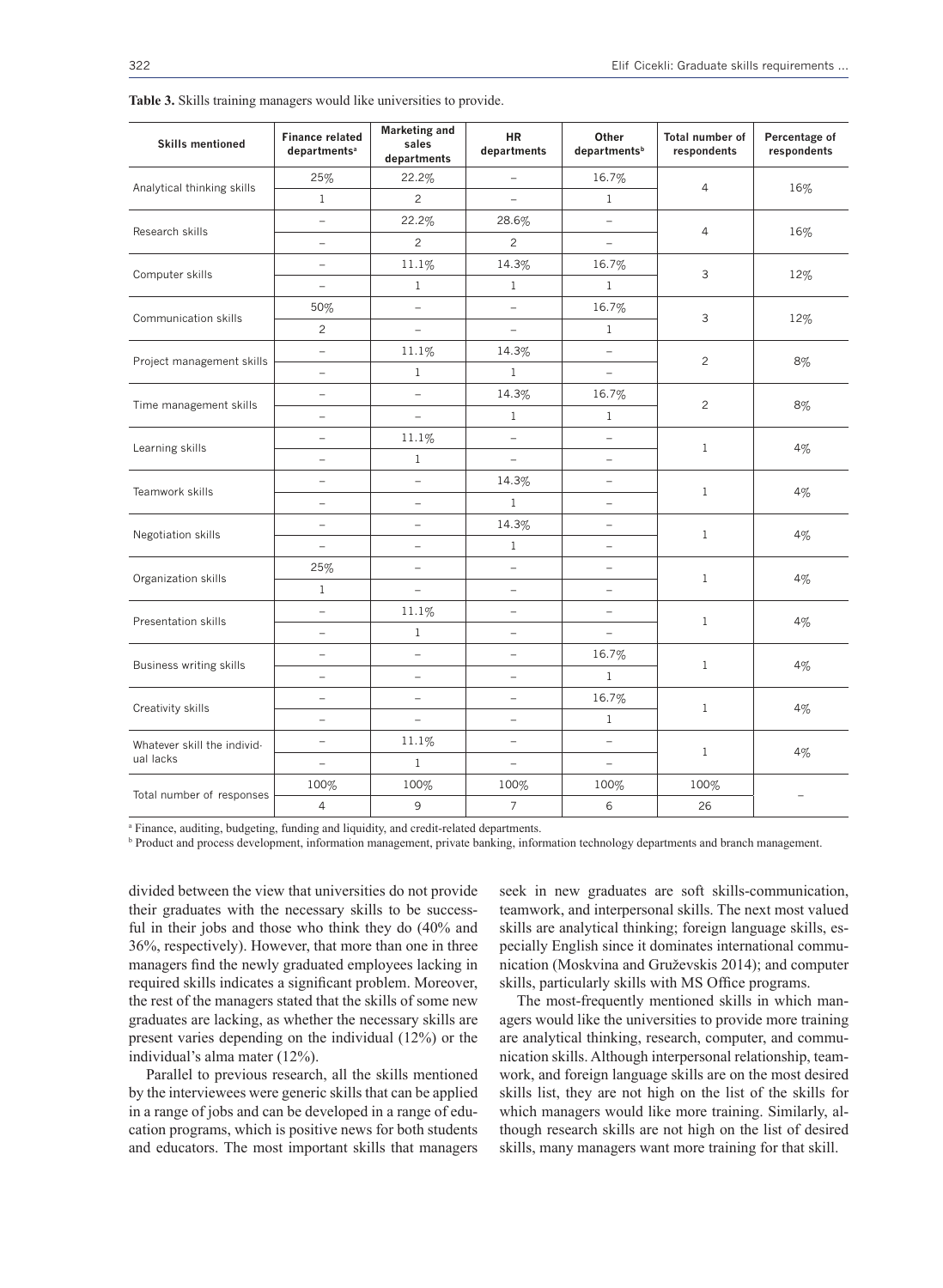Challenged with a shortage of skilled human resources, increasing numbers of companies invest in training and educating their employees (Jurevičienė and Komarova 2010), but both educators and organizations can do more to make prospective employees skilful before they graduate from universities. To meet employers' evolving needs, universities are advised to make innovative changes in their curricula in order to provide training on the skills that will benefit both employers and graduates. Based on the results of this research, to satisfy the needs of organizations in the banking sector, universities should give priority to analytical thinking, research, computer, and communication skills.

However, the responsibility for meeting their human resource needs lies more with the banks than it does with the universities since bank executives are the ones who want their needs met. Bank executives are advised to communicate with faculty deans, university rectors, and governmental officials in higher education to ensure they understand what they need from new graduates and carry out joint projects with them in pursuit of those goals.

Although this study fills a gap in research by exploring what the banking sector needs from new graduates, it has several limitations. The study was carried out with a limited number of managers working in a few organizations in the banking industry in Turkey. To generalize the results, the issue should be studied with more managers in more banks. Moreover, since the issue is important not only for banks but also for all organizations that hire new graduates, it should be studied in other industries as well. In addition, it would be useful if data from a large number of respondents could be collected using quantitative methods, in addition to qualitative methods like in-depth interviews. Moreover, although previous research found that employers' perceptions of the skills graduates need are similar in a variety of cultural contexts, such as the UK, Austria, Slovenia, and Romania (Andrews and Higson 2008), more national studies are needed in order to determine the similarities and differences among cultures in terms of the skills organizations need from new graduate employees. Future researchers are recommended to study the subject with more respondents in more organizations in different counties, and explore the issue by using quantitative methods such as surveys in addition to qualitative methods.

### Acknowledgements

The author would like to thank her students of the course *INT 326: Managing Multinational Companies* at Istanbul Bilgi University for their contributions to the collection of the data used in this study.

### References

Adebakin AB, Ajadi OT, Subair ST (2015) Required and possessed university graduate employability skills: perceptions of the Nigerian

- Al Shayeb AM (2013) Finance graduates' knowledge and skills development: graduate and employer perceptions in United Arab Emirates. Journal of Education for Business 88(6): 307–313. https://doi. org/10.1080/08832323.2012.715096
- Andrews J, Higson H (2008) Graduate employability, soft skills versus hard business knowledge: a European Study. Higher Education in Europe 33(4): 411–422. https://doi.org/10.1080/03797720802522627
- Bachynsky EA, Dale VHM, Kinnison T, Gazzard J, Baillie S (2013) A survey of the opinions of recent veterinary graduates and employers regarding early career business skills. Veterinary Record 172(23): 604. https://doi.org/10.1136/vr.101376
- Cicekli E (2015) Turkiye'de bankalarin yeni mezun calisan ihtiyaclari: universiteler mezunlarina gerekli bilgileri kazandiriyor mu? [New graduate employee needs of banks in Turkey: do universities have their graduates attain the necessary knowledge?]. In: Yumusak İG (Ed.) 12<sup>th</sup> International Conference on Knowledge, Economy and Management Proceedings, 27–30 November 2014, Kemer–Antalya, Turkey. Sera Manyetik Bant Sanayi AS, Istanbul, 897–904. [in Turkish]
- Collet C, Hine D, du Plessis, K (2015) Employability skills: perspectives from a knowledge-intensive industry. Education + Training 57(5): 532–559. https://doi.org/10.1108/ET-07-2014-0076
- Coetzer A, Sitlington H (2014) What knowledge, skills and attitudes should strategic HRM students acquire? A Delphi study. Asia Pacific Journal of Human Resources 52(2): 155–172. https://doi. org/10.1111/1744-7941.12008
- Cook ED, Finch B (1994) Qualities employers seek in new accounting employees. Journal of Education for Business 69(3): 136–139. https://doi.org/10.1080/08832323.1994.10117671
- Daud S, Abidin N, Sapuan NM, Rajadurai J (2011) Enhancing university business curriculum using an importance-performance approach: a case study of the business management faculty of a university in Malaysia. International Journal of Educational Management 25(6): 545–569. https://doi.org/10.1108/09513541111159059
- Hellier P, Keneley M, Carr R, Lynch B (2004) Towards a market oriented approach: employer requirements and implications for undergraduate economics programs. Economic Papers 23(3): 213–233. https://doi.org/10.1111/j.1759-3441.2004.tb00367.x
- Hesketh AJ (2000) Recruiting an elite? Employers' perceptions of graduate education and training. Journal of Education and Work 13(3): 245–271. https://doi.org/10.1080/713676992
- Husain MY, Mokhtar SB, Ahmad AA, Mustapha R (2010) Importance of employability skills from employers' perspective. Procedia Social and Behavioral Sciences 7(C): 430–438. https://doi.org/10.1016/j. sbspro.2010.10.059
- Jackling B, De Lange P (2009) Do accounting graduates' skills meet the expectations of employers? A matter of convergence or divergence. Accounting Education: an International Journal 18(4–5): 369–385. https://doi.org/10.1080/09639280902719341
- Jurevičienė D, Komarova A (2010) Darbuotojo konkurencingumo vertinimo teoriniai aspektai [Theoretical aspects of employee's competitiveness assessment]. Business: Theory and Practice 11(2): 124–133. [In Lithuanian]
- Kavanagh MH, Drennan L (2008) What skills and attributes does an accounting graduate need? Evidence from student perceptions and employer expectations. Accounting and Finance 48(2): 279–300. https://doi.org/10.1111/j.1467-629X.2007.00245.x